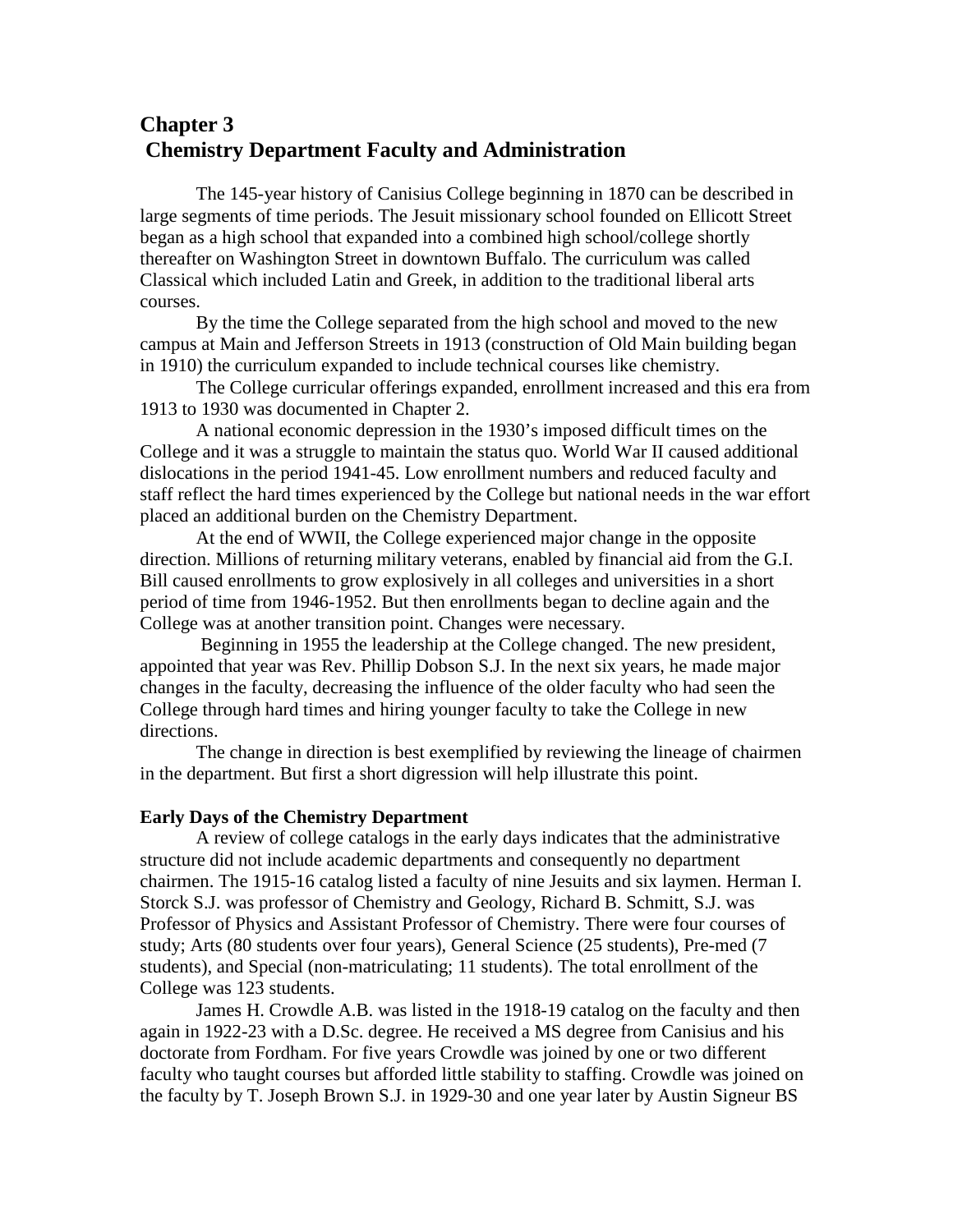(1930) MS (1931) and Walter Stahrr BS (1930), MS (1931). It was this group of four that constituted the core of chemistry faculty from 1930 to 1938. Fr. Brown left for two years but returned in 1941 and stayed until 1947.

 Various instructors came and left the faculty between 1922 and 1947 and their names are listed in a table in the Appendix but the core faculty were the four constants; Brown, Crowdle, Signeur and Stahrr. The war years (1941-45) and the following years of returning veterans in large part dictated the needs of the faculty in this time period. Added faculty who served for more that one of two years included James J. Pallace S.J., Samuel T. Byers, Robert H. Schuler and Joseph B. Muenzen S.J.

An excerpt from Buffalo Courier-Express, Monday, August 1, 1966.

"Dr. James Crowdle, 68, retired chairman of the Chemistry Dept. and founder of the doubleheader collegiate basketball programs in Memorial Auditorium, died unexpectedly Sunday in Sisters Hospital.

Dr. Crowdle, who lived at 6 Spring St. Williamsville, was admitted to the hospital after becoming ill on Sunday.

A faculty member at Canisius for many years until last January, Dr. Crowdle was graduate manager of athletics for 33 years until his retirement from that post in early 1953. During those years he played equally large roles in development of the college's department of chemistry and its rise in basketball prominence as a member of the colorful Little Three Conference, whose members also included Niagara and St. Bonaventure Universities. He was first president of the conference.

A native of Newton, Mass., Dr. Crowdle, although identified with college sports for decades, had been unable to participate in collegiate athletics during his own undergraduate days. He earned funds for some of his educational expenses by playing shortstop with several baseball teams and, therefore, was barred from amateur athletics because of his professional standing.

After receiving his bachelor's degree from Boston College in 1918. Dr. Crowdle came to Canisius where he received his master of science degree the next year. He obtained a doctorate in science from Fordham University in 1922.

Except for two years on the faculty of Fordham while working for his doctorate, Dr. Crowdle was a teacher at Canisius from 1919 until this year. He was chemistry department chairman for 36 years. Many Buffalo physicians and dentists are among his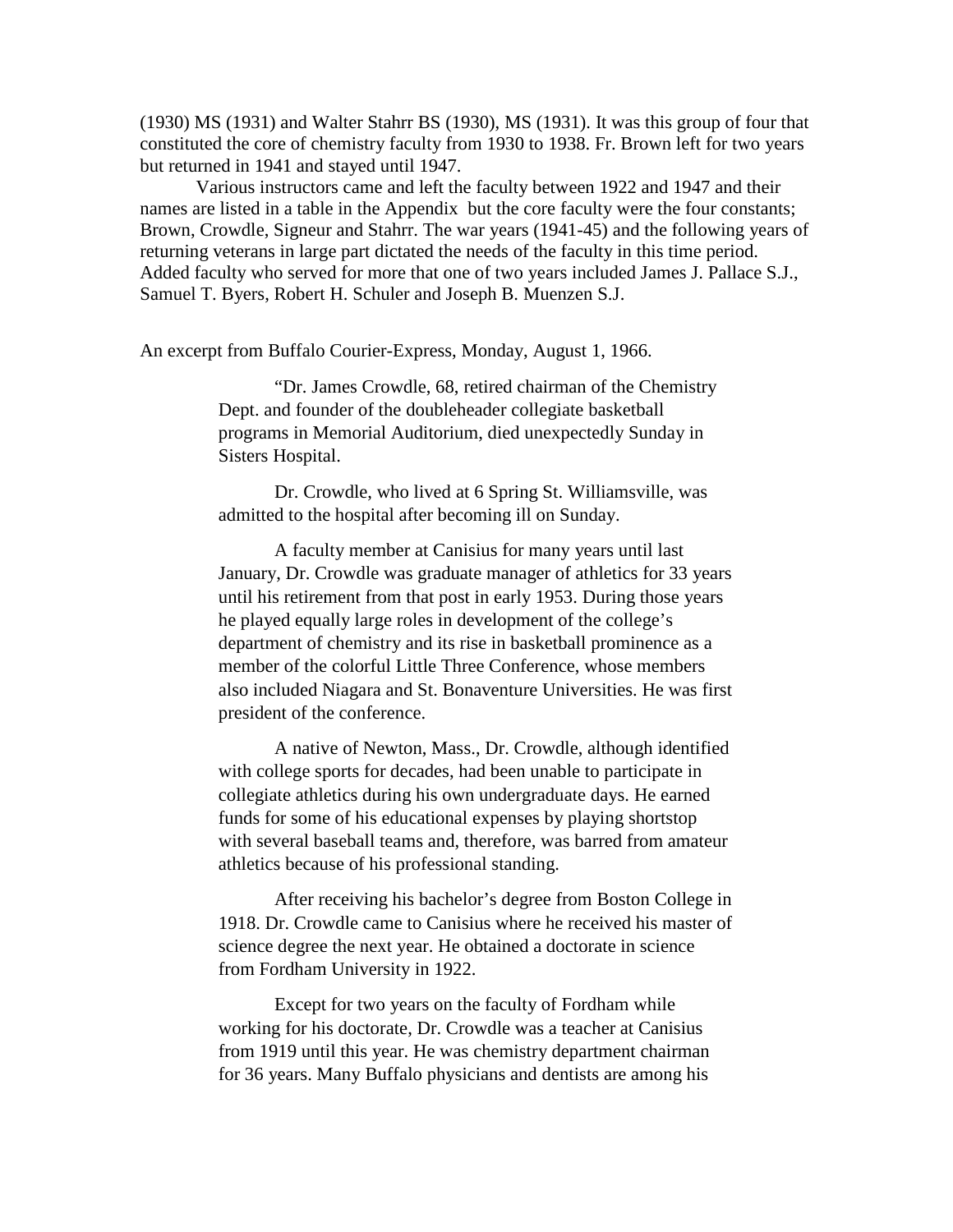former students and, at one time, every professor and instructor in the department he headed was a graduate of his own classes.

Although industrial positions were offered to him throughout the years, Dr. Crowdle's interest in teaching kept him at that occupation.

When he reached retirement age in 1963, Dr. Crowdle, instead of dropping all of his teaching activities, reduced the size of his workload and taught but two courses per semester. At that time, he and Dr. Austin C. McTigue, professor of physics, who also had reached the age of 65, were guests of honor of Beta Beta Beta, the college's biology honor society at a dinner. Each received certificates spelling out the services other than teaching they had contributed to the college.

#### Old Villa to Auditorium

During Dr. Crowdle's career as a Canisius athletics leader, the college's basketball teams moved progressively from the old Villa to Elmwood Music Hall, Broadway Auditorium, St. Ann's Hall, and, finally, to Memorial Auditorium.

 It was in the latter part of 1941 that Ned Irish, who had successfully lead doubleheaders into New York and Philadelphia, became interested in Buffalo as a center for collegiate basketball. The doubleheaders here, which had begun under leadership of Dr. Crowdle and Harry Bisgeier in 1936, were put on a twice-a-week basis in the Aud and the top collegiate basketball teams of the nation came into Buffalo.

 During his years as graduate manager of athletics at Canisius, Dr. Crowdle scheduled all competitive games, made arrangements for leasing the site at which the games were played, employed necessary operating personnel, superintended ticket sales and engaged accommodations for visiting players.

Dr. Crowdle was a co-founder of the Canisius College newspaper, The Griffin, and founded the DiGamma Honor Society.

 The Griffin, which first appeared in 1928 as the Canisian, resulted from Dr. Crowdle's interest in college journalism as an undergraduate at Boston College. The DiGamma Society, patterned after a similar organization at Yale University, was organized in the late 1930's to permit students to select honor society members. He also founded the Alumni Chemical Assn. and the Canisius Chess Club of which he was moderator."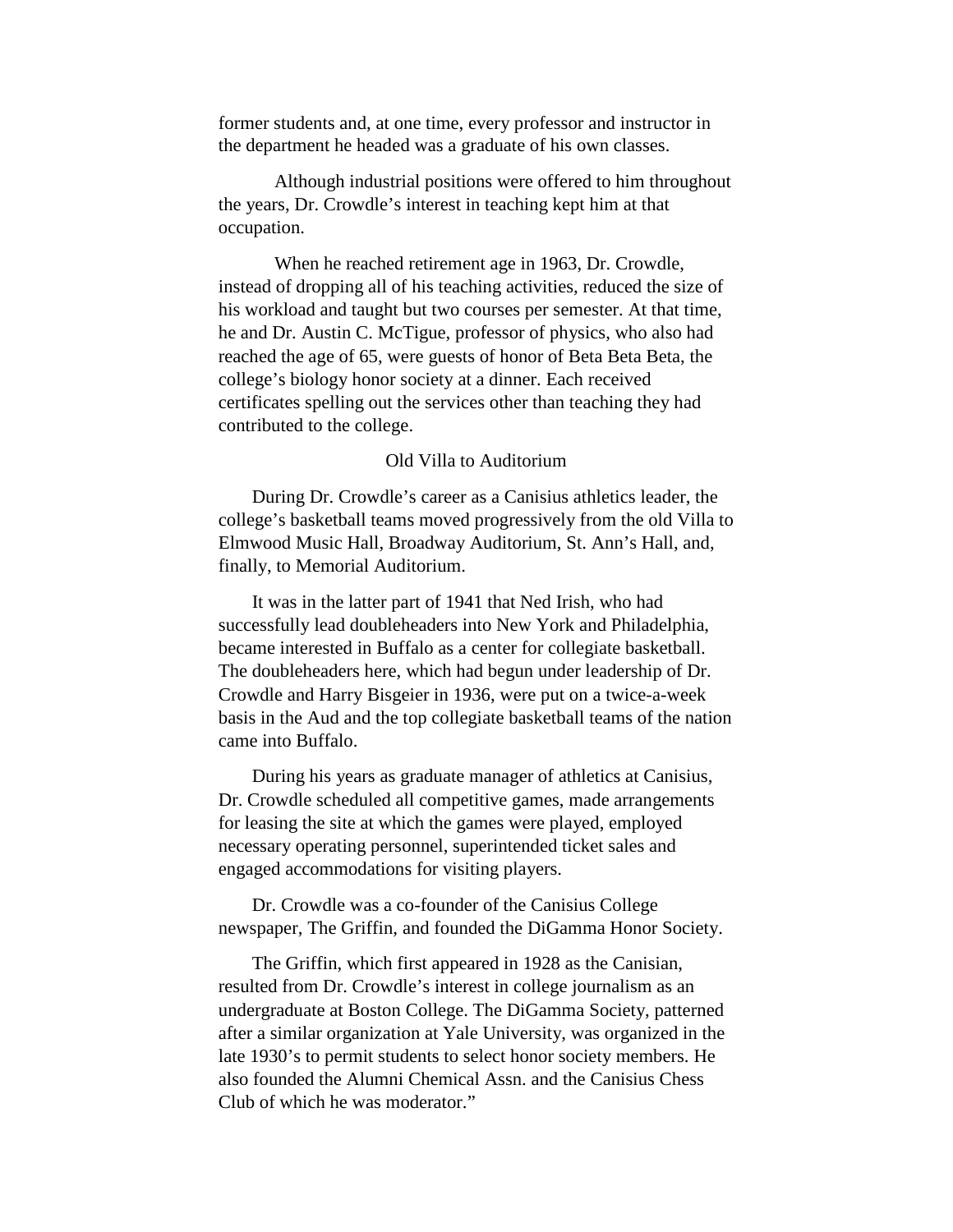#### **Department Chairman**

 The year 1939 was the first time that a chairman was listed for the Chemistry Department. Dr. James H. Crowdle headed the Department which offered an undergraduate program in day and evening divisions as well as a Master's Degree program. Since that time, a chairman can be identified for every year to the present. The following table presents the details.

#### **Department Chairmen 1939-2015**

| 1939-40   | James H. Crowdle, D.Sc.     |
|-----------|-----------------------------|
| 1940-46   | T. Joseph Brown, S.J. PhD   |
| 1946-56   | James H. Crowdle, D.Sc.     |
| 1956-69   | Herman A. Szymanski, PhD    |
| 1969-75   | Frank J. Dinan, PhD         |
| 1975-77   | Ramon A. Solomone S.J., PhD |
| 1977-78   | Richard E. Stanton, PhD     |
| 1978-81   | Raymond Annino, PhD         |
| 1981-84   | Richard E. Stanton, PhD     |
| 1984-90   | Joseph F. Bieron, PhD       |
| 1990-94   | Peter M. Schaber, PhD       |
| 1994-97   | Joseph F. Bieron, PhD       |
| 1997-2003 | Peter M. Schaber, PhD       |
| 2003-15   | Mariusz Kozik, PhD          |
|           |                             |

For many years the chairman was appointed by the College Administration but beginning in 1969, the Chemistry Department faculty decided that Chairmen would be elected for renewable 3-year terms with approval of the dean of Arts and Sciences.

"Jim" Crowdle was a dominant personality at the college over his career. Not only was he the recognized face of the Chemistry Department as chairman for over ten years, he was an energetic entrepreneur and graduate manager in the athletic department for many years. Crowdle joined the faculty in 1919 and was an active professor emeritus when he died on July 31, 1966. He was one of the most prominent faculty members at the College for over 45 years. Nevertheless, Crowdle was swept up in President Dobson's wholesale changes at the College that had a major influence in the Chemistry Department.

#### **A New Direction**

Herman A. Szymanski joined the faculty in 1955 and was promoted to chairman for the 1956-57 academic year. It was clear that Szymanski was given a mandate for upgrading the faculty. In addition to himself, he hired Robert T. Conley (PhD, Princeton) in 1956 and Richard E. Stanton (PhD, Notre Dame) in 1957. In the next two years, Raymond Annino (PhD Oklahoma State) and Paul McCarthy SJ. (PhD Clark) joined the faculty. By 1960, the College catalog listed the Chemistry Department faculty; Szymanski, Conley, Annino, Stanton, McCarthy, Crowdle, Signeur, Muenzen and Stahrr.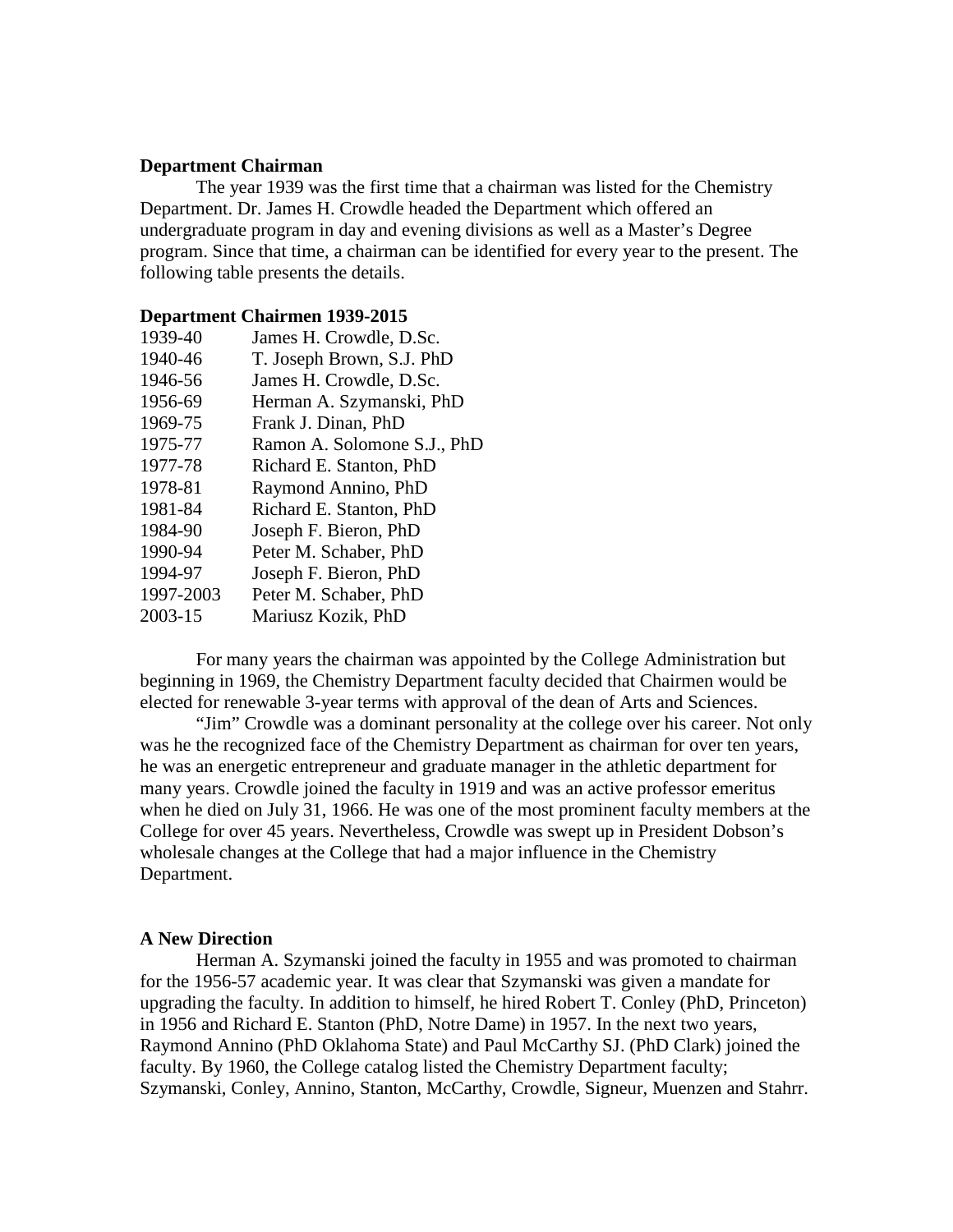Fr. Muenzen S.J., taught the chemistry courses in the nursing program as his full service in the department.

Szymanski was a creative entrepreneur whose operative principal was hiring good people and giving them the freedom to display their own talents as well as pursuing department goals that he defined. He gained a national reputation for the College by conducting workshop institutes in the early days of infrared spectroscopy, gas chromatography and nuclear magnetic resonance spectroscopy. He promoted research projects in concert with local industries and he started a publishing company that provided books about institute topics. Szymanski gave the Department a direction and emphasis that appealed to the local chemical industry. Prominent industrial chemists were enlisted as part-time instructors to teach in evening courses and institute workshops.



Left to Right: (Top Row) Austin V. Signeur, Fr. Joseph Muenzen S.J., Walter J. Stahrr, Herman A. Szymanski, PhD, (second row) James H. Crowdle, D.Sc, Richard E. Stanton, PhD, Raymond Annino, PhD, Paul McCarthy, S.J. PhD, Ronald Erickson, PhD (1961-62 College Yearbook)

A large and active Master's Degree program resulted and the Chemistry Department indeed fulfilled Dobson's master plan of developing a faculty with terminal degrees capable of research and publication.

 During the 1960's, some minor faculty changes occurred while Szymanski was still chairman. Conley left to initiate and direct a PhD program at Seton Hall and was replaced by Ronald Erickson in 1961. Erickson left after a short stay and his replacement, James VanVerth joined the faculty in 1963. Walter Stahrr retired in 1966, Austin Signeur in 1968 and Jim Crowdle passed away in 1966. Ray Annino left to work in industry in 1968 (he would return later.)

 It was in the late 1960's that faculty were hired that would form the nucleus of the Department for the next thirty years. Frank Dinan (1965), Joseph Bieron (1966), James Leone (1967), Phillip Heffley (1967), and William Zapisek (1968) joined Szymanski, Stanton, McCarthy and VanVerth. Ray Salomone S.J. came in 1969. At the end of this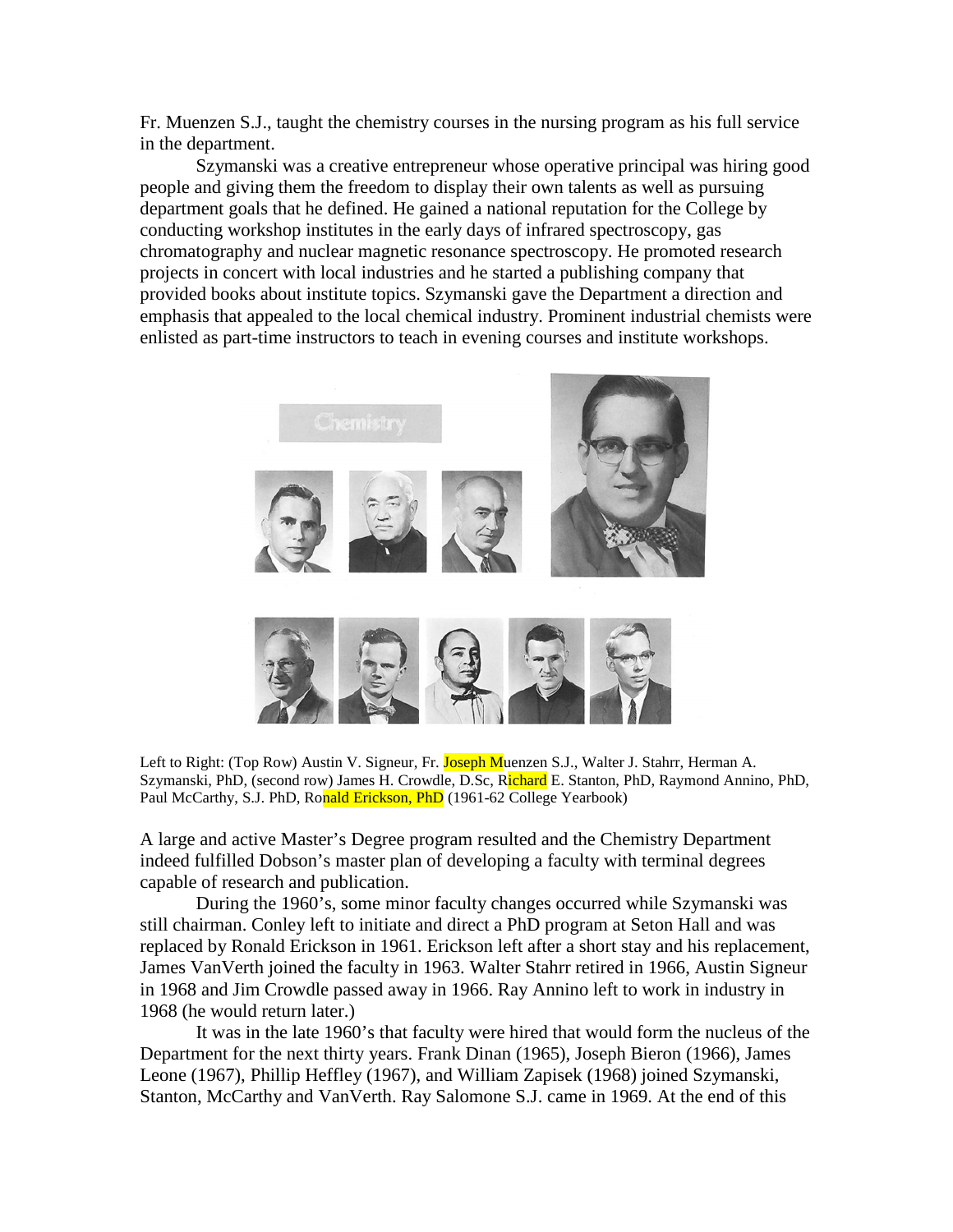hiring spree, Szymanski departed to become Dean and then President of Alliance College in Pennsylvania in 1969.



Sitting: Dr. Ramon A.Salomone, S.J.; Dr. Frank J. Dinan; Dr. Joseph F. Bieron. Standing: Dr. Paul J. McCarthy, S.J.; Dr. Richard E. Stanton; Dr. James A. Leone; Dr. William F. Zapisek; Dr. James E.Van Verth.(1972-1973 College Yearbook)

 From 1970 to 1990, there were only minor changes in the full time faculty of the Chemistry Department. Joseph Bieron was Dean of Arts and Sciences from 1971 to 1979, Ray Annino left the department to work at Foxboro Instruments, only to return in 1978 to the full time faculty once again. Ray Salomone moved to LeMoyne College and then gave up chemistry to spend the rest of his working days as a Jesuit missionary in Nigeria, Africa. Jim Leone, whose research in the Chemistry Department involved the interface of early computers with chemical instrumentation moved from Chemistry to a new Computer Science Department which he chaired. Peter Schaber (1982) joined the faculty during this period.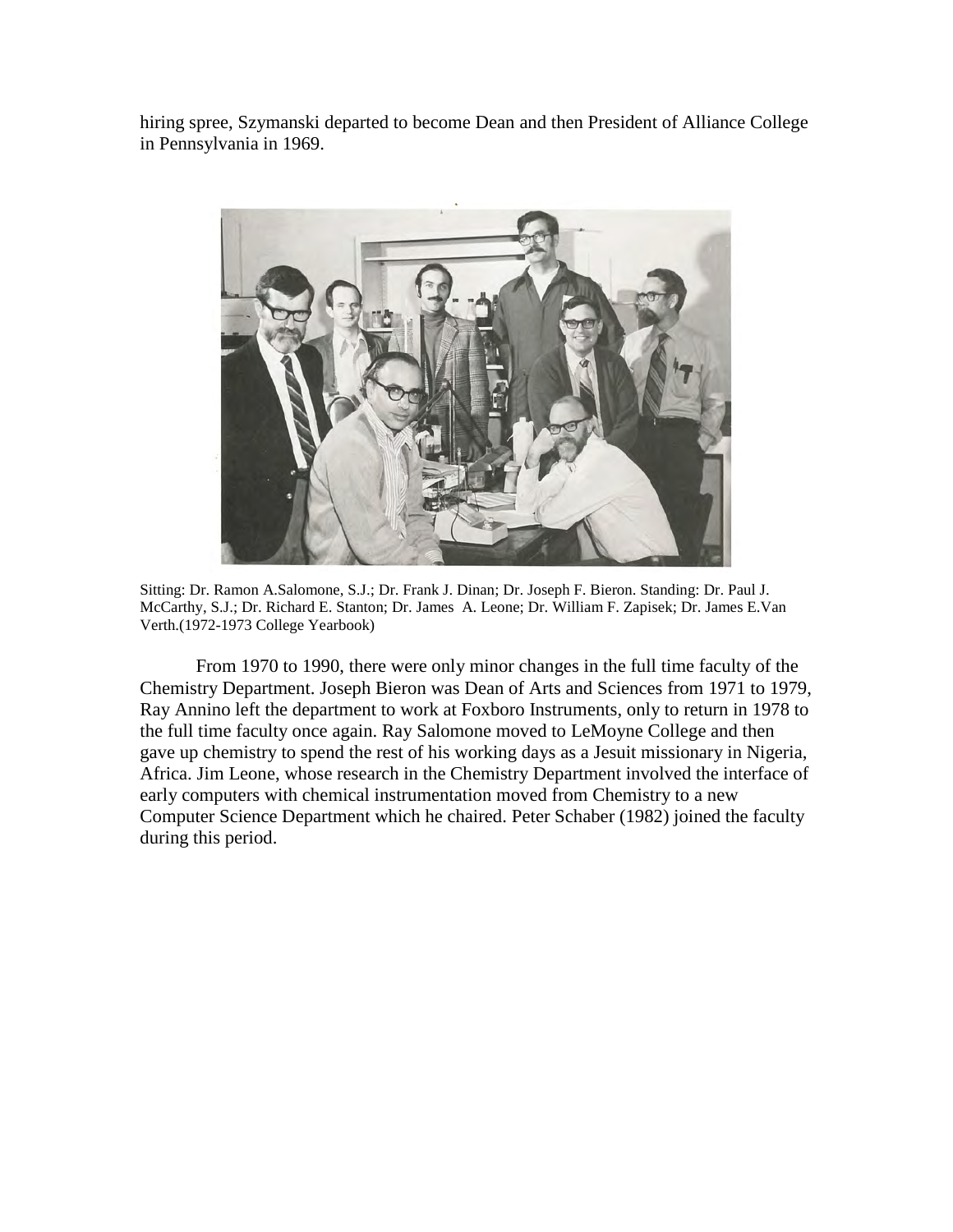

Seated: Fae Johnson. Dr Ramon A Salomone, S.J., Chairman. Standing: Dr. Paul J. McCarthy, S.J., Dr. James E. Van Verth, Tom Stabler, Dr. Philip D. Heffley, Dr. Richard E. Stanton, Dr. William F. Zapisek, Dr. Joseph F. Bieron, Dr. Frank J. Dinan, Dr. Raymond Annino (1975-1976 College Yearbook)



Kneeling: Dr. James Leone, Tom Stabler Seated: Dr. Paul McCarthy SJ, Dr. James Van Verth Standing: Dr. Frank Dinan, Peggy Lincoln, Dr. Joseph Bieron, Dr. William Zapisek, Fae Johnson, Dr. Philip Heffley, Dr. Raymond Annino, Dr. Richard Stanton, Pat Johnson (1980-1981 College Yearbook)

It has always been a policy of the Department to have most courses taught by full time faculty. However, the department was very fortunate to have part-time faculty over this period 1960-90 to address particular needs; sabbatical replacements, unplanned departure of faculty, laboratory assistants and industry/government chemists with special expertise.

Three long serving retired chemists deserve special note. Emil Inderbitzen retired from Union Carbide Metals and taught general chemistry labs for many years. Henry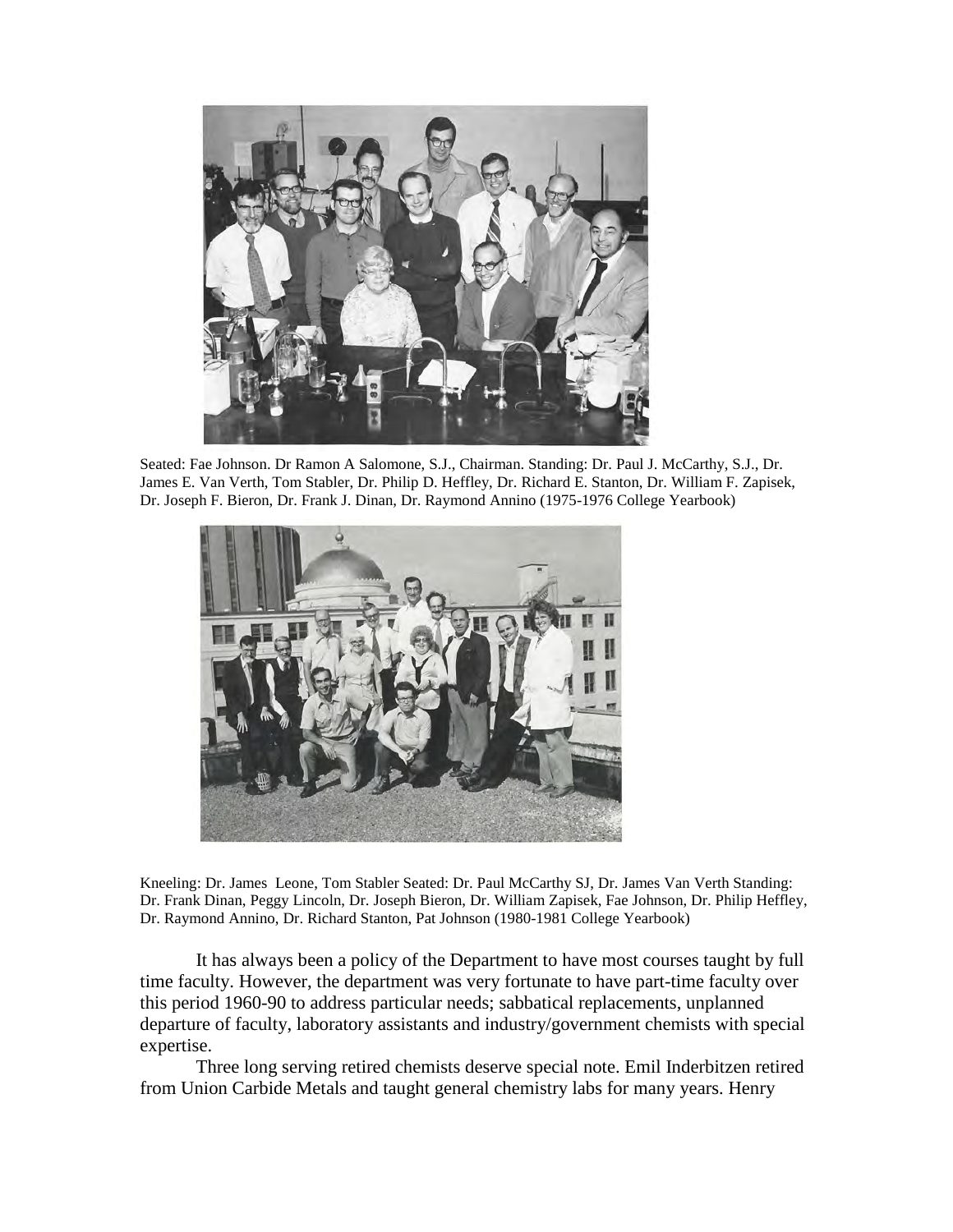Heubusch retired from Bell Aerosystems to teach Organic Chemistry labs for over ten years. James Maul retired from Occidental Chemical Corporation Research Facility on Grand Island and taught organic chemistry labs for many years. Other laboratory instructors with industrial experience who taught laboratories over this period were Glen Herman, Neil Linneball, Dick Badger, Ed Wojtowicz, Shauna Pandolfino, Dave Teloh, and Pat Johnson. John Spagnoli taught part-time in his specialty of Environment Regulations. One-year replacements, teaching full time over the years included David Wolfgang (Biochem), Lindsay Rose (Chm 227-8), Rebecca Peebles (P. Chem), Chris Tornburn (Biochem).



Seated: Dr. Joseph F. Bieron, Chairman; Dr. Frank J. Dinan Standing: Tom Stabler, Emil Inderbitzen, Mary Dow, Dr. Phillip D. Heffley, Dr. William F. Zapisek, Dr. James McIver, Dr. Richard Stanton, Henry Heubusch, Dr. Paul J. McCarthy, S.J.; Dr. Peter Schaber, Dr. James E. Van Verth (1986-1987 College Yearbook



(caption referres to photo on previous page) Row 1 (Left to Right): Charles Kleinschmidt, Tom Stabler, Dr. Dinan. Row 2: Dr. Bieron (chair), Mary Dow. Row 3:Dr. McCarthy, SJ, Dr. Van Verth, Dr. Thornburn. Row 4: Dr. Heffley, Dr. Schaber, Dr. Kozik (1995-1996 College Yearbook)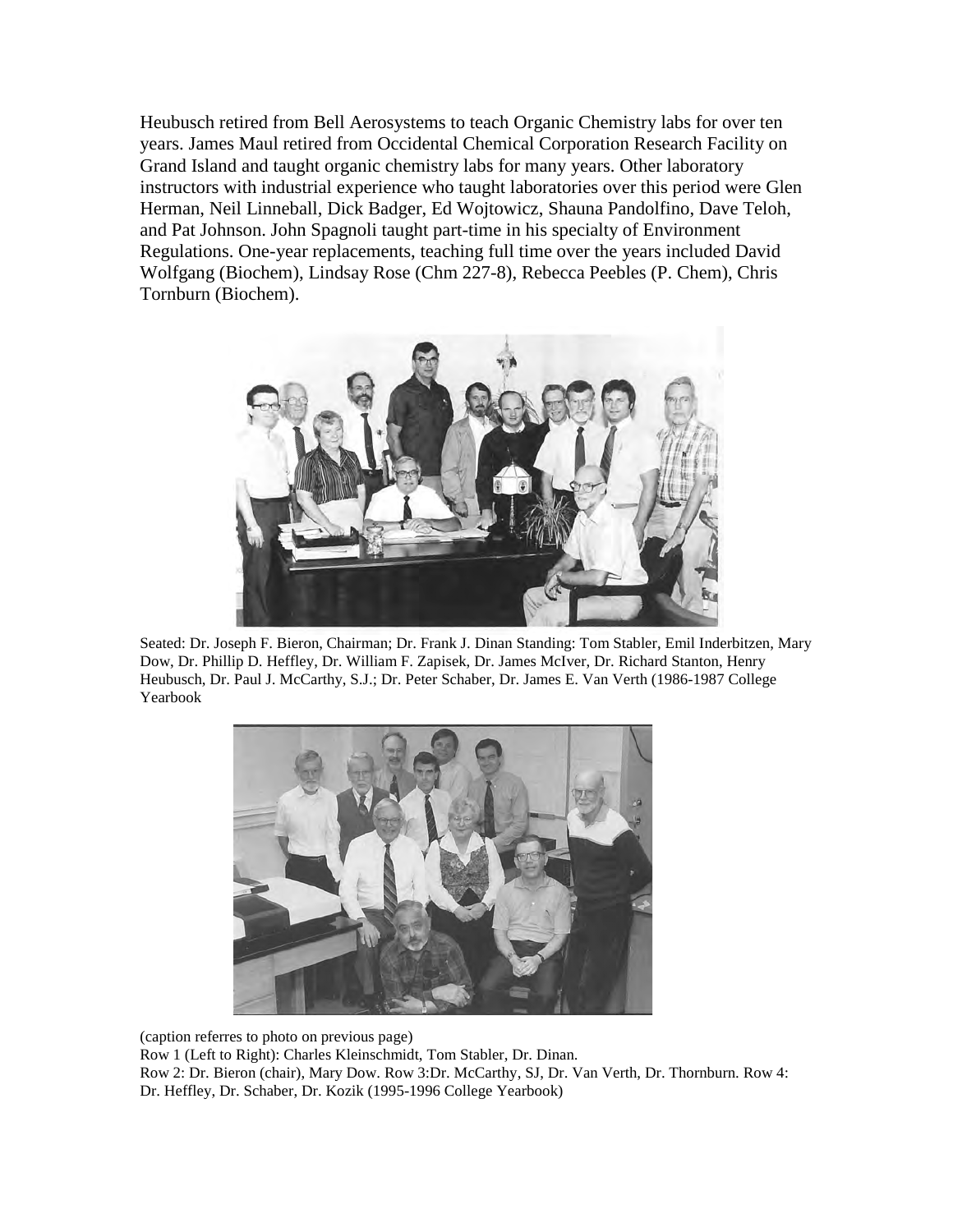

Row 1 (From Left): Dr. Nancy Gleason, Dr. Peter Schaber. Row 2: Dr. James Van Verth, Dr. Joseph Bieron, Dr. Mariusz Kozik, Patty Shelley, Thomas Stabler, Dr. Frank Dinan. Row 3: Dr. William Zapisek (1998-1999 College Yearbook).

By the early 1990's this stable group of long-serving faculty began to enter retirement years. The College had an excellent retirement plan in place. With the title, Faculty Resources Program (FRP), the voluntary plan allowed faculty to retire in phases, going from full-time teaching to half-time teaching for a maximum of five years to full retirement. It was an attractive program because half-time teaching was compensated with half salary and full medical benefits. There was a benefit to the Department as well because a new faculty replacement could be hired before full retirement of the senior faculty, providing for a smooth transition.

 Paul McCarthy retired in 1990 and Mariusz Kozik was hired as his replacement. Richard Stanton retired in 1996 and Nancy Gleason was hired. Phil Heffley retired and entered FRP and shortly after Steve Szczepankiewicz was hired. In 2001, Bill Zapisek entered FRP but fully retired after two years. Tom Corso was hired as the biochemist on staff. Jim VanVerth retired in 2000 and served five years in FRP before fully retiring. Joe Bieron retired from fulltime teaching in 1999 and served five years in the FRP program. He then taught part-time in the Honors Program for another six years. Mary O'Sullivan was hired in 1999 as his replacement to teach Organic Chemistry. Frank Dinan retired in 2007, entered the FRP Program and retired in 2012. Tim Gregg joined the faculty as his replacement in 2005.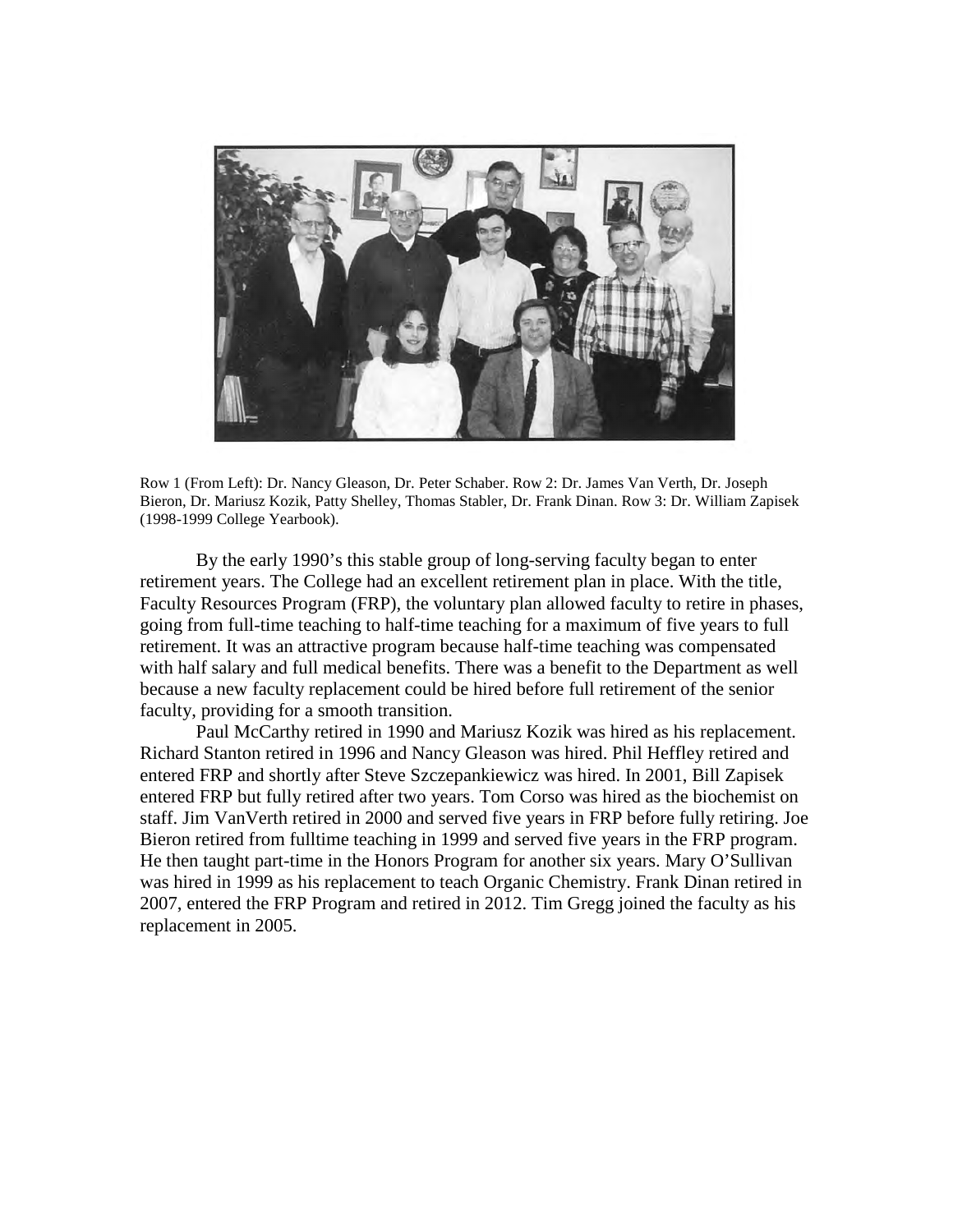

First Row: Dr. Peter Schaber (Chair), Dr. Thomas Corso, Dr. Rebecca Peebles, Patricia Shelley. Second Row: Thomas Stabler, David Teloh, Cornelius Linneball, Dr. Mariusz Kozik, Dr. Frank Dinan, Dr. Joseph Bieron, Dr. James Van Verth, Dr. James Maul. (1999-2000 College Yearbook)

There were some faculty changes in both Physical Chemistry and Biochemistry along the way. Nancy Gleason left the Department after four years and after a one-year term instructor, replaced by Larry Springsteen who only served 4 years. After William Pfeifer served an interim appointment for a year, Phil Sheridan began his tenure as the resident physical chemist in 2006.

In Biochemistry, Tom Corso replaced Bill Zapisek and left the College after six years. Jessica Childs-Disney was full-time for three years before moving with her chemist husband to Florida. After a one-year interim replacement (David Wolfgang), Sarah Evans joined the faculty in 2011.

 As a result of these retirements and addition of new faculty and staff, the complete chemistry/biochemistry department faculty and staff in 2014-15 include the following:

- A. Full time Chemistry/Biochemistry Faculty Mariusz Kozik, PhD, Inorganic, Chairman Phillip Sheridan, PhD, Physical Chemistry Jeremy Steinbacher, PhD, Biomaterial Chemistry Peter Schaber, PhD, Analytical Chemistry Mary O'Sullivan, PhD, Organic Chemistry Steven Szczepankiewcz, PhD, Analytical Chemistry Timothy Gregg, PhD, Organic Chemistry Sarah Evans, PhD, Biochemistry
- B. Part time faculty and staff James Maul, PhD, Part-time organic lab instructor Kristina Marohn, BS, general chemistry lab instructor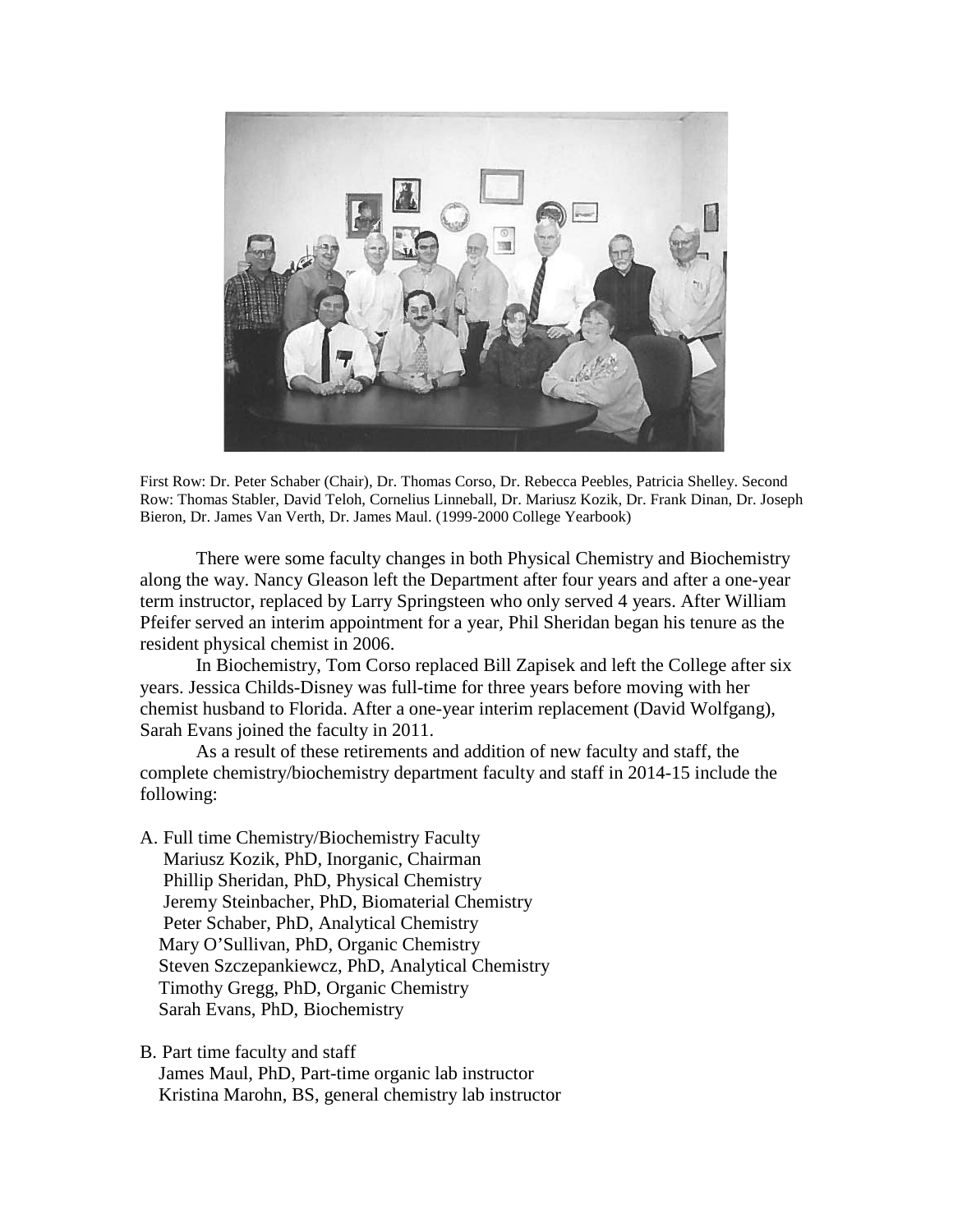Allyson Backstrom, PhD, part-time organic instructor Roberto Gregorious, PhD, joint appointment with Education Dept. Thomas Stabler, MS, laboratory stores manager Alice Steltermann, office manager Joseph F. Bieron, PhD, professor emeritus



Top Row (Left to Right): Dr. Jeremy Steinbacher, Dr. James Maul, Dr. Joseph Bieron, Dr Timothy Gregg, Dr. Steven Szczepankiewcz, Dr. Phillip Sheridan, Dr. Peter Schaber, Alice Steltermann. Bottom Row: Dr. Allyson Backstrom, Dr. Sarah Evans, Thomas Stabler, Dr. Mariusz Kozik (Chair), Dr. Mary O'Sullivan, Kristina Marohn (Departmental Photo, 2014)

### **Faculty Associated with Chemistry Courses**

It is customary that individual faculty members are usually associated with particular chemistry courses. This arrangement occurs in part because of teaching styles but mostly because of graduate training and studies. The chemistry curriculum traditionally has evolved into five sub-disciplines; analytical, inorganic, organic, physical and biochemistry.

In the early days at the College, the chemistry faculty was small, mostly Jesuits who taught a number of different courses. By the 1920's as the College became larger, individual faculty became associated with the sub-disciplines. At this time, the chemical industry was growing in Western New York and analytical chemists were in high demand. The curriculum included six courses and two were identified as analytical courses taught by a single chemist. In 1928, Austin Signeur graduated from the College and continued his academic career, acquiring a M.S. degree in 1931. He was then hired as a member of the faculty and thus began a forty-year career. Retiring in 1968, Signeur's name was synonymous with analytical chemistry. Generations of chemistry graduates took "qual" and "quant" (qualitative chemistry and quantitative chemistry), learning wet chemistry and spending countless hours using the analytical balance. He was a creature of habit so his course content and labs were similar and precise over the years. Every one of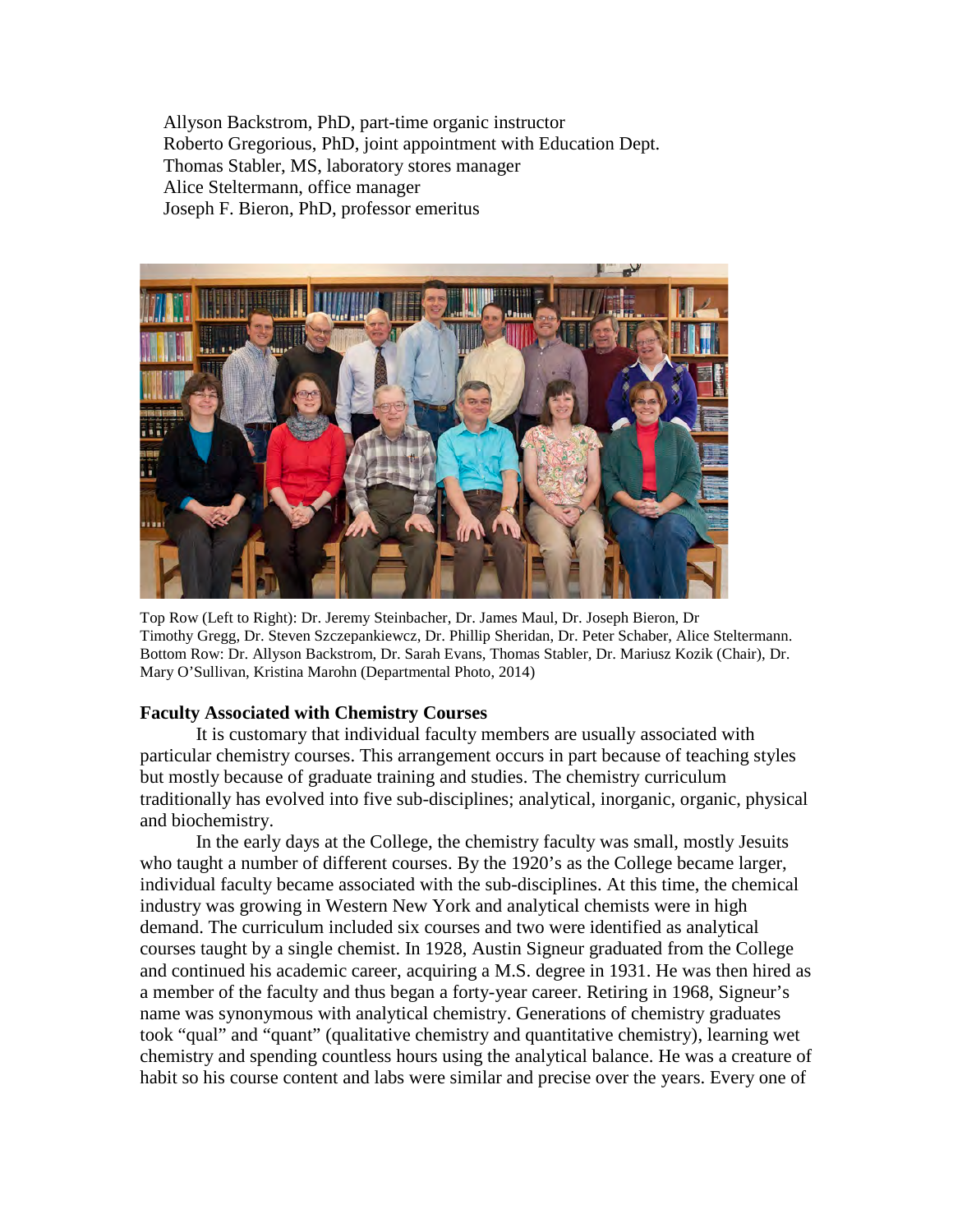his students over the years remembers the routine at the close of every lab session--clean the lab bench and apply oil from the barbershop bottles located at the end of every bench.

The freshmen level General Chemistry course was taught by a variety of instructors over the years. Some faculty enjoyed teaching freshmen, others either lacked the desire or possessed talents that were required elsewhere. A classmate of Mr. Signeur who graduated in the same era was Walter Stahrr. He also joined the faculty after graduation and taught General Chemistry courses for many years. He retired in 1966 after a long and faithful career at the College. Both Mr. Signeur and Mr. Stahrr were loyal and devoted members of the chemistry faculty during difficult times when resources were scarce; first the economic depression in the 1930's and then WWII in the early 1940's.

A colleague of Stahrr and Signeur became a legend at Canisius. James Crowdle was a native of New England and received his undergraduate degree at Boston College. Later, he continued his education at Fordham University and received a Doctor of Science degree in Chemistry. He joined the faculty at Canisius in 1919 and taught organic chemistry courses. He also taught a course in biochemistry but at the time it was still an emerging sub-discipline and was very much an organic chemistry course as well.

It was not long before Jim Crowdle became chairman of the Chemistry Department and became one of the more prominent members of the College faculty. Not only did he teach organic chemistry for many years, he had a dual career as director of athletics and founder of the nationally prominent double-header basketball program at Canisius. Crowdle was teaching organic chemistry and biochemistry when he passed away in the spring semester of 1966.

Physical chemistry did not receive much emphasis in the early curriculum at the College. There were a number of different professors on the faculty who taught the single semester course. A review of the College catalogs lists a number of physical chemistry instructors in the early years and a list can be found in the appendix.

By the early 1950's the Department enjoyed the services of Robert H. Schuler, who taught physical chemistry and conducted a research effort in that area. His tenure was from 1949 to 1952.

 But it was beginning in 1957. When Canisius Chemistry graduates hear physical chemistry they only think of Richard E. Stanton. It was that year that the young Dick Stanton, Ph.D. graduated from Notre Dame and joined the chemistry faculty at Canisius. Physical Chemistry (CHM 301-302) was taught exclusively by Stanton from 1957-58 through 1995-96, a period of 38 years. When he went on sabbatical leave, the junior and senior classes were combined so everyone took the course from Stanton. Stanton was a theoretical physical chemist and his courses emphasized a mathematical approach to the discipline. He served a long and distinguished career at the College and definitely created a lasting legacy.

Upon his retirement, Nancy Gleason was hired in Sept. 1996 and taught CHM 301-302 for four years when she decided to leave and return home to New Jersey. A oneyear replacement, Rebecca Peebles taught PChem in 2000-01 and Larry Springsteen joined the faculty in Fall 2002. He also left the faculty on short notice after 4 years and was replaced by an intern appointment. In 2006, Phil Sheridan was hired and currently teaches Physical and General Chemistry as well as directing research projects.

The discipline of Inorganic Chemistry was not taught as a separate course in the early days. This is strange in a way because the origins of chemistry in history rest in the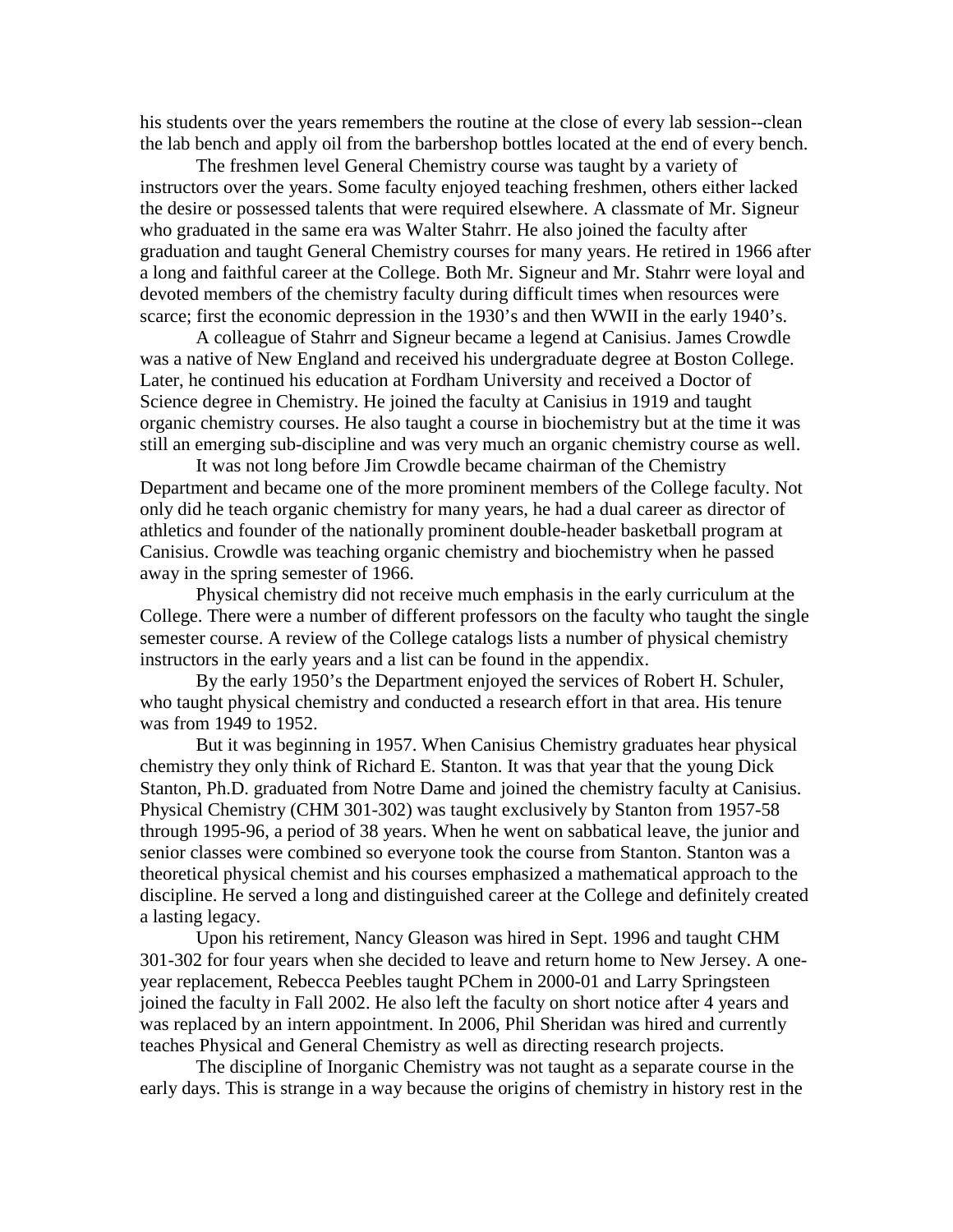study of inorganic substances. The reason was that general chemistry courses heavily emphasized inorganic chemistry based with most examples from that field. It was not until the late 1950's that a senior level Inorganic Chemistry course was introduced at Canisius, prompted primarily by the Department seeking accreditation for the curriculum by the American Chemistry Society.

Paul J. McCarthy, S.J. received his PhD in chemistry at Clark University and joined the faculty in 1960. He was a dedicated and excellent teacher of General Chemistry most of his career as well as teaching the senior level advanced inorganic chemistry course. He also had a very distinguished research career, publishing on the spectroscopy of inorganic compounds. Paul McCarthy retired from the faculty in 1994.

The department was very fortunate when a young member of the faculty at the University at Buffalo decided that he preferred teaching at a liberal arts college. Mariusz Kozik applied for an open position at Canisius and joined the department in 1990. Kozik is an inorganic chemist and he continued the legacy of Paul McCarthy by teaching the senior level inorganic course and maintaining a very viable and productive research program.

Organic chemistry is a sub-discipline that requires multiple sections to be offered on a regular basis because of the large pre-med program in addition to serving the chemistry and biochemistry students. Three faculty have been associated with organic chemistry over the time period of the 1960's through 2000. Jim VanVerth taught a section of the basic two-semester course plus a third semester of intermediate organic chemistry for his entire career. Frank Dinan also taught the two semester organic course plus advanced organic and polymer chemistry electives on a regular basis. Joseph Bieron not only taught organic chemistry on a regular schedule but also taught the general chemistry courses for many years. To many students, he is probably associated with the junior level analytical organic chemistry course CHM 334, Spectrometric Analysis, a course that covered instrumental methods of infrared, ultraviolet, nuclear magnetic resonance spectroscopies as well as gas chromatography and mass spectroscopy. Both Dinan and Bieron also taught for many years in the all-college Honors Program.

Analytical chemistry was a sub-discipline that substantially changed over the years. In the old days the two basic courses were Qualitative Analysis, identifying the presence of ions in solution by color and solubility schemes and Quantitative Analysis, the quantitative measure of elements by titration and gravimetric methods. Instrumental methods were taught at the senior level but little research was done in the curriculum.

Raymond Annino joined the faculty in 1958 and made contributions to course offerings at every level; general chemistry, analytical chemistry courses and research in electrochemistry and gas chromatography. Annino spent his career rotating between academic and industrial positions. Phillip Heffley joined the faculty in 1968 to replace Austin Signeur and taught the basic analytical courses for many years. Peter Schaber joined the faculty in 1982 and taught courses in both inorganic and analytical chemistry, in addition to general chemistry.

Biochemistry as a separate discipline only emerged in the 1950's and the College did not offer a major in biochemistry until 1968. With a grant from the National Science Foundation, the College hired a biochemistry professor, a laboratory was constructed, a curriculum was designed, courses were offered and the rest is history. William Zapisek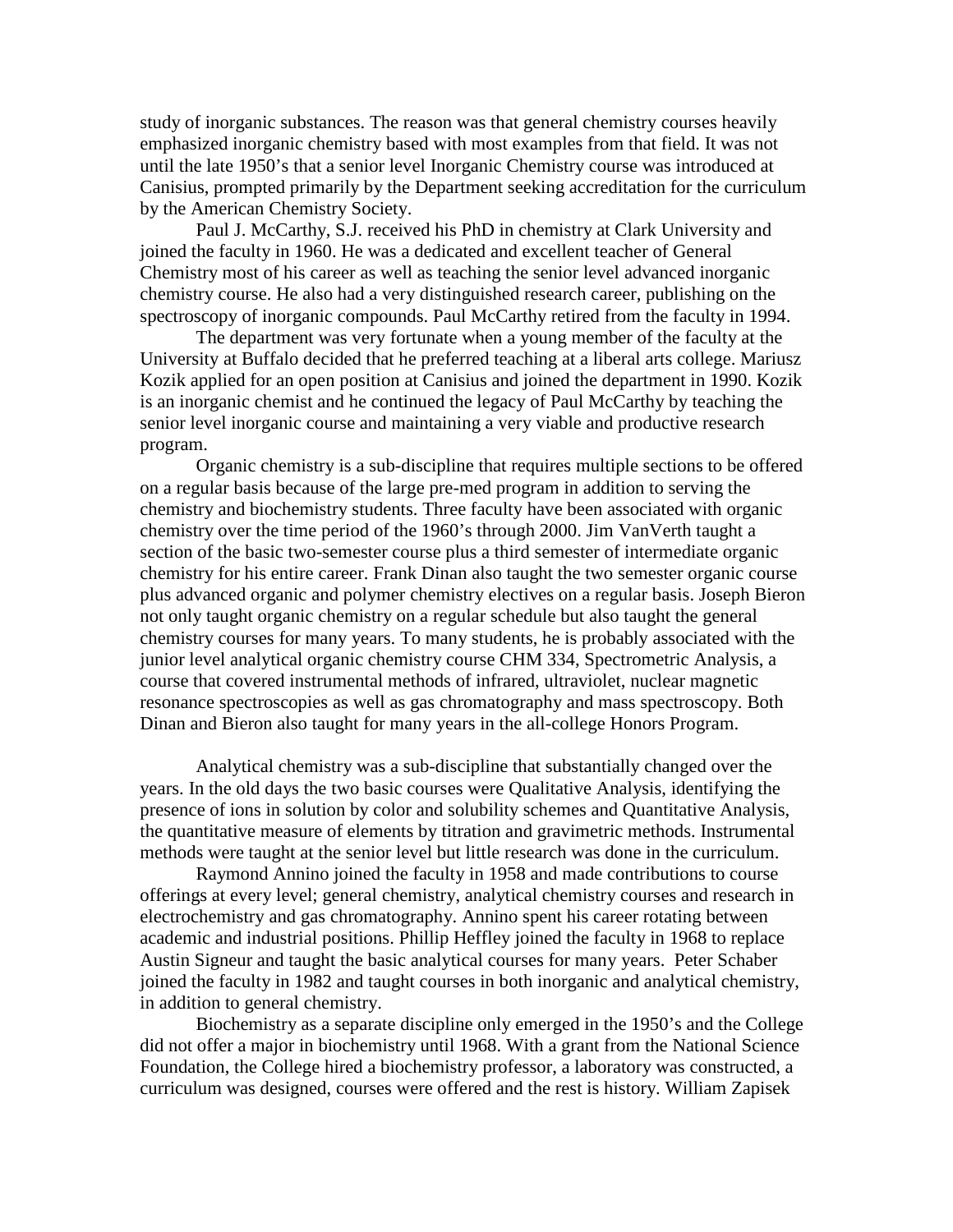was hired by the College in 1968 and for his entire career he was Director of the Biochemistry Program and taught biochemistry courses until his retirement in 1998.

 Bill Zapisek was a dominant personality, physically imposing at 7 ft. tall with strong convictions and leadership qualities. Only the strong survived and graduated with a biochemistry major. He left a lasting and proud legacy in the Chemistry Department. Since his retirement, a series of faculty have directed the Biochemistry Program; Tom Corsso (1999-2005), Scott Severance (2005-2006), Jessica Childs-Disney (2006-2010), and David Wolfgang (2010-2011). Sarah Evans was hired in a tenure track position in 2011 and currently directs the program.

James Leone came to Canisius in 1967 with a PhD in physical chemistry from Johns Hopkins. He taught General chemistry and the one-semester Physical chemistry course but he was an early advocate of introducing computer technology into chemistry courses. He eventually left the chemistry Department to found the Computer Science Department and serve as chairman for many years. He resigned from the College in 1992 to initially work in the private sector and then join the faculty at Rochester Institute of Technology.

Going back in recent memory to the 1950's, the labs for both the General Chemistry (CHM111-112) course and the Organic Chemistry course (CHM 227-228) were supervised by the professor who taught the lecture part of the course. Beginning in the early 1980's, with the opportunity to hire chemists from industry who were entering retirement; the Chemistry Department hired experienced chemists to exclusively teach these laboratories. (In 1981, Emil Inderbitzen, a retired analytical chemist from Union Carbide Metals was hired to teach the General Chemistry labs. He taught four lab sections until 1994. In 1984, Henry Heubusch, a retired rocket propellant chemist from Bill Aerosystems began to teach the Organic Chemistry labs. He authored a laboratory workbook and taught three lab sections for ten years until 1994.)

Since that time, the Department has been fortunate to hire experienced chemists who devoted full time to teaching these laboratories. Included in this list are the following.

| General                      |           | Organic                      |           |  |
|------------------------------|-----------|------------------------------|-----------|--|
| Emil Inderbitzen 1981-1994   |           | Henry Heubusch Ph. 1984-1994 |           |  |
| Ed Wojtowicz                 | 1997-2001 | Glen Herman                  | 1993-2001 |  |
| Neil Linneball               | 1999-2008 | James Maul                   | 1999-2015 |  |
| Dick Badger                  | 2003-2008 |                              |           |  |
| Kristina Marohn 2008-Present |           |                              |           |  |

Over the last 70 years, there have been many distinguished faculty in the Department of Chemistry. One way of viewing the faculty is to construct a list by subdiscipline and divide the listing by time periods. This chart omits a number of faculty colleagues over the years that are listed elsewhere, but it gives a general idea of people who made a lasting impression in the department.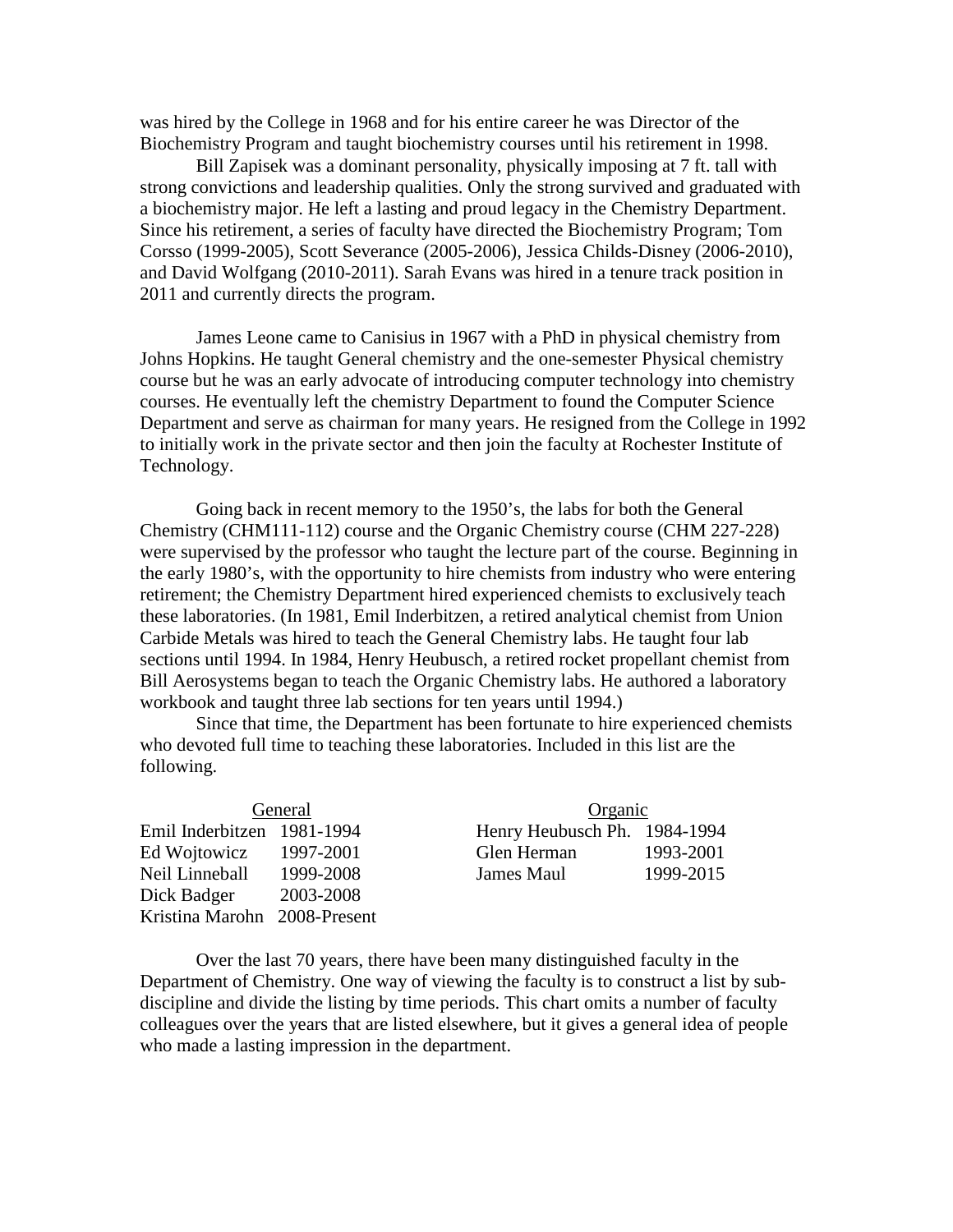| <b>Chemistry and Biochemistry Full Time Faculty</b> |  |  |  |
|-----------------------------------------------------|--|--|--|
|-----------------------------------------------------|--|--|--|

|              | 1955-1965     | 1965-2000      | 2000-2015      |
|--------------|---------------|----------------|----------------|
| General      | <b>Stahrr</b> | Annino         | Schaber        |
|              | McCarthy      | McCarthy       | Kozik          |
|              | Annino        | Bieron         | Sheridan       |
|              |               | Heffley        | Szczpankiewicz |
|              |               | Kozik          | Steinbacher    |
|              |               | Schaber        | Gregorious     |
| Analytical   | Signeur       | Annino         | Schaber        |
|              | Annino        | Schaber        | Szczpankiewicz |
|              |               | Heffley        |                |
|              |               |                |                |
| Organic      | Crowdle       | Van Verth      | Dinan          |
|              | Conley        | Dinan          | O' Sullivan    |
|              | Erickson      | <b>Bieron</b>  | Gregg          |
|              | Van Verth     |                | Steinbacher    |
| Physical     | Szymanski     | <b>Stanton</b> | Gleason        |
|              | Stanton       | Leone          | Springsteen    |
|              |               |                | Sheridan       |
|              |               |                |                |
| Inorganic    | McCarthy      | McCarthy       | Kozik          |
|              |               | Schaber        |                |
|              |               | Kozik          |                |
| Biochemistry | Crowdle       | Zapisek        | Corso          |
|              |               |                | Childs-Disney  |
|              |               |                | Evans          |

A complete listing of full time professors, full time term replacements, laboratory instructors and part-time faculty is presented in the Appendix.

Finally, a list of secretaries and stock room managers complete the listing of significant contributors to the Chemistry Department.

### **Secretaries**

Ada Matazar, circa 1960's Veronica Serwacki,10/20/1980 to 6/30/1982 , part-time grant funded Faye Johnson – Retired 6/26/1981 Helen Johnson, 6/8/1981 short period